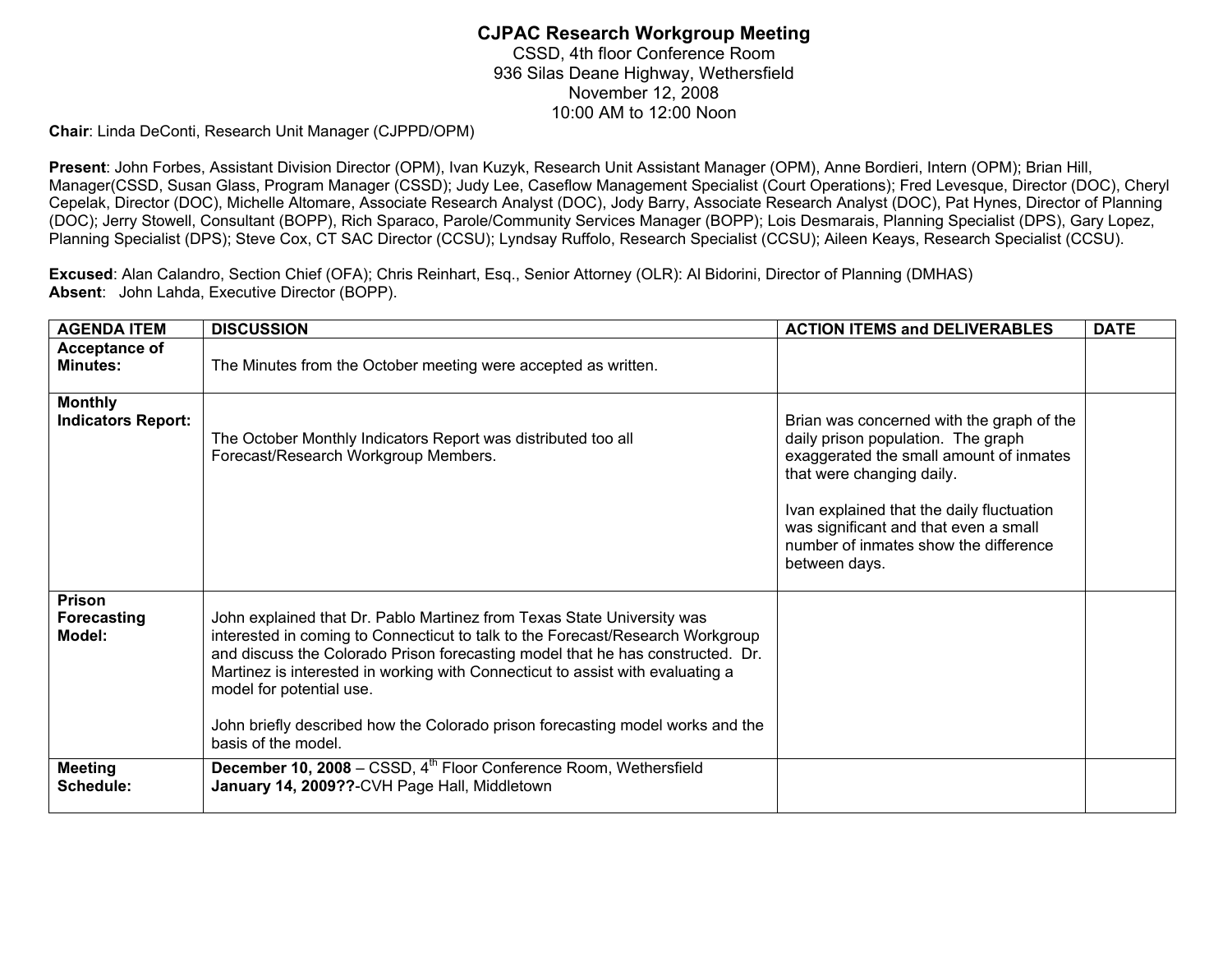| <b>AGENDA ITEM</b>                 | <b>DISCUSSION</b>                                                                                                                                                                                                                                                                                                                                                                                                                                                                                                                                                                                                                                                                                                                                                                                                                                                                                                            | <b>ACTION ITEMS AND DELIVERABLES</b>                                                               | <b>DATE</b> |  |
|------------------------------------|------------------------------------------------------------------------------------------------------------------------------------------------------------------------------------------------------------------------------------------------------------------------------------------------------------------------------------------------------------------------------------------------------------------------------------------------------------------------------------------------------------------------------------------------------------------------------------------------------------------------------------------------------------------------------------------------------------------------------------------------------------------------------------------------------------------------------------------------------------------------------------------------------------------------------|----------------------------------------------------------------------------------------------------|-------------|--|
| Annual<br><b>Recidivism Study:</b> | Steve introduced the annual recidivism study and the differences that there<br>would be from the 2001 and 2007 report. He stated the criticisms for each<br>report.<br>Ivan explained how he was conducting the 2008 recidivism report. He explained<br>that data was being collected on other states and how they study recidivism. He<br>explained that this study would focus on re-arrests, a new conviction and a new<br>sentence. He has studied the inmates from 6 months after their release to three<br>years.                                                                                                                                                                                                                                                                                                                                                                                                      | There was a discrepancy between which<br>crimes should be classified as violent or<br>not violent. |             |  |
| <b>Agency Updates:</b>             | <b>BOPP:</b><br>The docket was comprised of new and backlog cases (backlog being defined as any offender who is past his/her statutory<br>eligibility date or past the time frame where we normally would have heard the case).<br>In October there were 26 regular hearing dates with an average of 10 cases per hearing. There were also 4 hearing dates<br>held for parole revocation and parole rescissions. There were 286 parole grants and 44 denials. The 286 figure includes 60<br>cases that were revoked and re-paroled and 8 cases that were rescinded and re-paroled. There were 218 parole grants and<br>44 denials at the regular hearings for a total of 262. The grant rate was 83 percent.<br>In addition there were 60 cases that were revoked and re-paroled and 8 cases that were rescinded and re-paroled. There<br>were 135 cases reviewed for transfer parole (25 approved, 74 denied, 36 continued) |                                                                                                    |             |  |
|                                    | <b>Judicial Court Operations:</b><br>This month's update is similar to last month's as many of our projects are on-going. There are Public Acts from this past<br>session that we are in the process of implementing. As always, the quality assurance initiative of our data is on the top of our<br>agenda.                                                                                                                                                                                                                                                                                                                                                                                                                                                                                                                                                                                                                |                                                                                                    |             |  |
|                                    | <b>CSSD:</b><br>The active probation population remains steady, through the number of unserved warrants has dropped from 6,500 in<br>January 208 to under 5,000. This is due to a combination of the implementation of PRAWN and the vacating of old warrants.<br>Research and evaluation project in Adult and Juvenile Probation continue; outcome reports are due from the research<br>vendors in mid-2009 and 2010.<br>Through its first 5 1/2 weeks, the Supervised Diversionary Program for persons with Psychiatric Disabilities (legislation passed<br>in PA 08-01) has received 37 applications.                                                                                                                                                                                                                                                                                                                     |                                                                                                    |             |  |